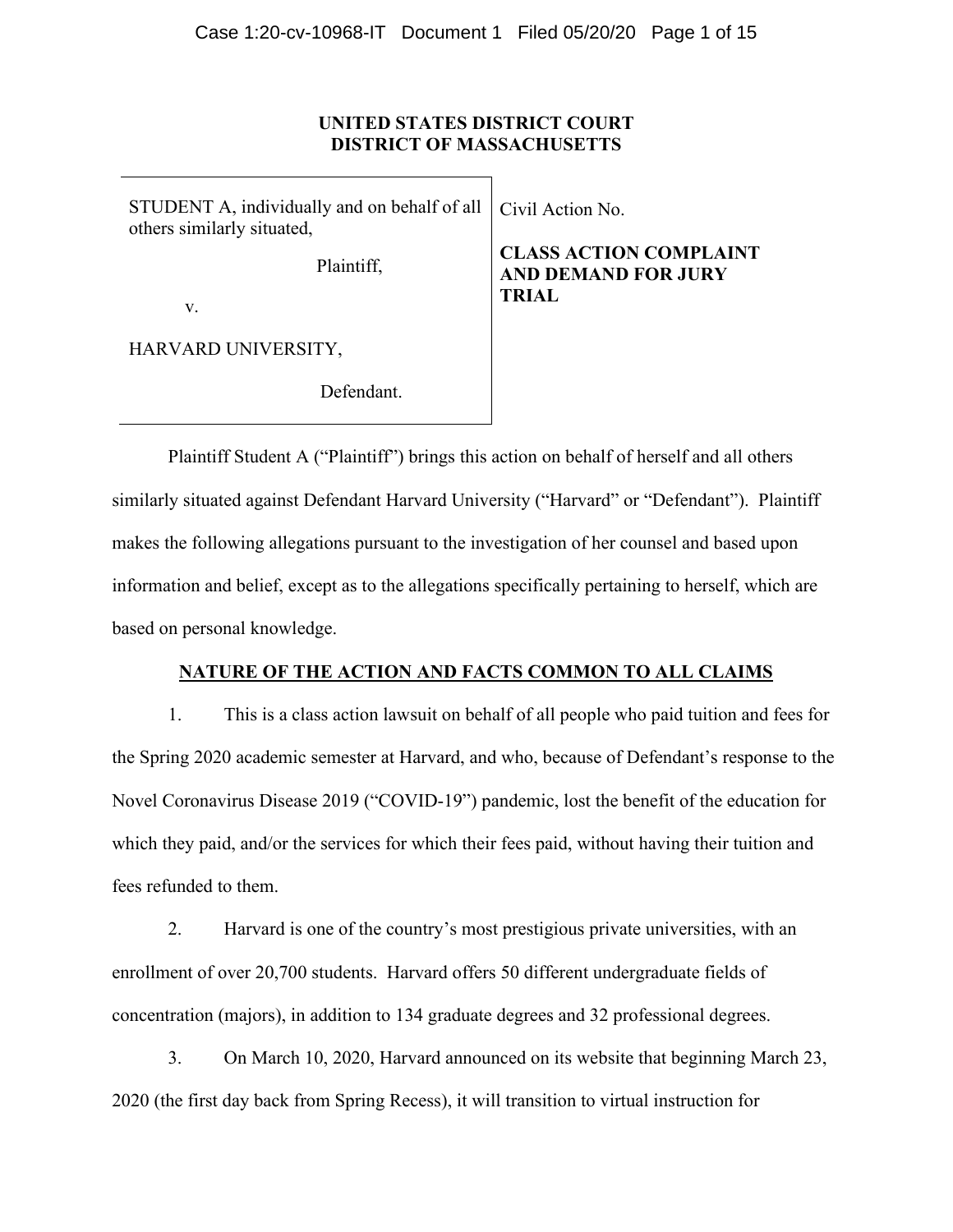## Case 1:20-cv-10968-IT Document 1 Filed 05/20/20 Page 2 of 15

undergraduate and graduate classes until further notice.<sup>[1](#page-1-0)</sup>

4. Thus, Harvard has not held any in-person classes since March 13, 2020. Classes that have continued have only been offered in an online format, with no in-person instruction.

5. As a result of the closure of Defendant's facilities, Defendant has not delivered the educational services, facilities, access and/or opportunities that Student A and the putative class contracted and paid for. The online learning options being offered to Harvard students are subpar in practically every aspect, from the lack of facilities, materials, and access to faculty. Students have been deprived of the opportunity for collaborative learning and in-person dialogue, feedback, and critique. The remote learning options are in no way the equivalent of the in-person education that Plaintiff and the putative class members contracted and paid for.

6. Nonetheless, Harvard has not refunded any tuition or mandatory fees for the Spring 2020 semester.

7. Plaintiff and the putative class are therefore entitled to a refund of tuition and fees for in-person educational services, facilities, access and/or opportunities that Defendant has not provided. Even if Defendant did not have a choice in cancelling in-person classes, it nevertheless has improperly retained funds for services it is not providing.

8. Plaintiff seeks, for herself and Class members, Defendant's disgorgement of the pro-rated portion of tuition and fees, proportionate to the amount of time that remained in the Spring Semester 2020 when classes moved online and campus services ceased being provided. Plaintiff seeks a return of these amounts on behalf of herself and the Class as defined below.

<span id="page-1-0"></span><sup>&</sup>lt;sup>1</sup> https://www.harvard.edu/covid-19-moving-classes-online-other-updates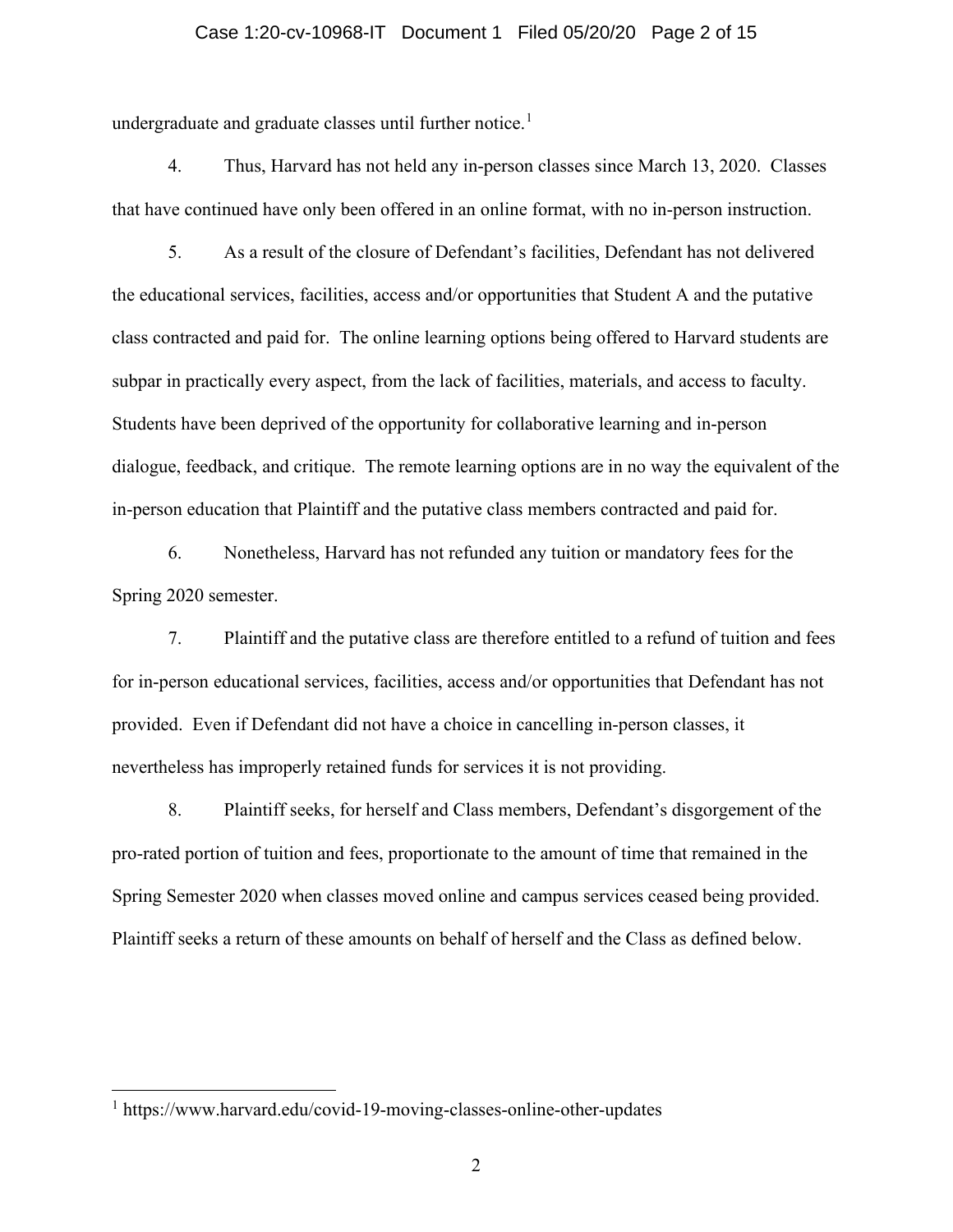#### **PARTIES**

9. Plaintiff Student A is a citizen of the United States, and a citizen of the State of North Carolina. Plaintiff is a graduate student at Harvard who paid approximately \$11,422 to Defendant in tuition and a Health Fee for the Spring 2020 semester. Plaintiff has not received a refund for any portion of the Spring Semester 2020 tuition, or for the Health Fee paid, despite that in-person classes have not been held since March 13, 2020 and the campus has been effectively shut down. Since classes have switched to online format, Plaintiff has not received the benefit of in-person instruction or equivalent access to university facilities and services. None of these resources are available to Plaintiff while in-person classes have been suspended through the end of the Spring Semester.

10. Plaintiff proceeds as Student A due to a reasonable fear of retaliation and harassment from Harvard and its supporters, for proceeding with this claim.

11. Defendant Harvard University is a private university with its principal place of business at 1350 Massachusetts Avenue, Suite 450, Cambridge, Massachusetts, 02138.

## **JURISDICTION AND VENUE**

12. The Court has jurisdiction over this action pursuant to 28 U.S.C.  $\S$  1332(d)(2)(A), as modified by the Class Action Fairness Act of 2005, because at least one member of the Class, as defined below, is a citizen of a different state than Defendant, there are more than 100 members of the Class, and the aggregate amount in controversy exceeds \$5,000,000 exclusive of interest and costs.

13. This Court has personal jurisdiction over Defendant because it is headquartered in this District, and many of the acts and transactions giving rise to this action occurred in this District.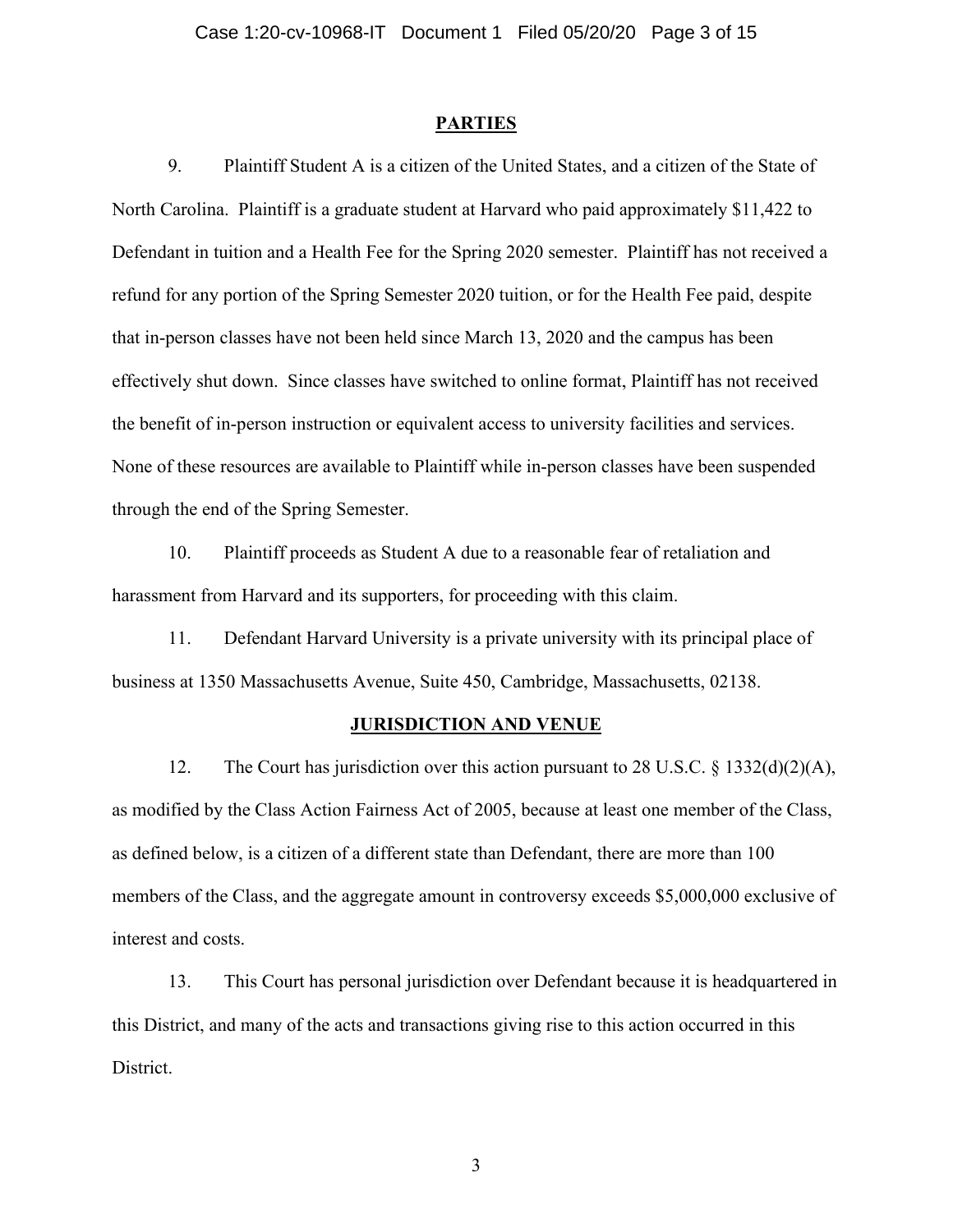14. Venue is proper in this Court pursuant to 28 U.S.C. § 1391 because many of the acts and transactions giving rise to this action occurred in this District, and because Defendant is a resident of this District. Specifically, the contract that is the subject of this action was formed in this District.

## **FACTUAL ALLEGATIONS**

#### *Plaintiff And Class Members Paid Tuition And Fees For Spring Semester 2020*

15. Plaintiff and Class members are individuals who paid the cost of tuition and other fees for the Spring 2020 Semester at Harvard.

16. Spring Semester 2020 classes at Harvard began on or about January 27, 2020. Classes for the semester are scheduled to end on or around May 16, 2020.

17. Plaintiff and Class members paid the cost of tuition for the Spring Semester 2020. They also paid other fees associated with the Spring Semester 2020.

18. Spring 2020 undergraduate tuition at Harvard is approximately \$23,865. Other fees include but are not limited to a Student Health Fee, Student Services Fee, and a Student Activity Fee.

19. Spring 2020 graduate tuition at Harvard varies on area of study and year of study, but most PhD and Master's programs charge \$24,004 per semester for the first two years of study. Harvard Business School costs approximately \$36,720 for the Spring 2020 semester, and Harvard Law School costs approximately \$32,937 for the Spring 2020 semester. Graduate students are also charged fees similar to the undergraduate fees listed above.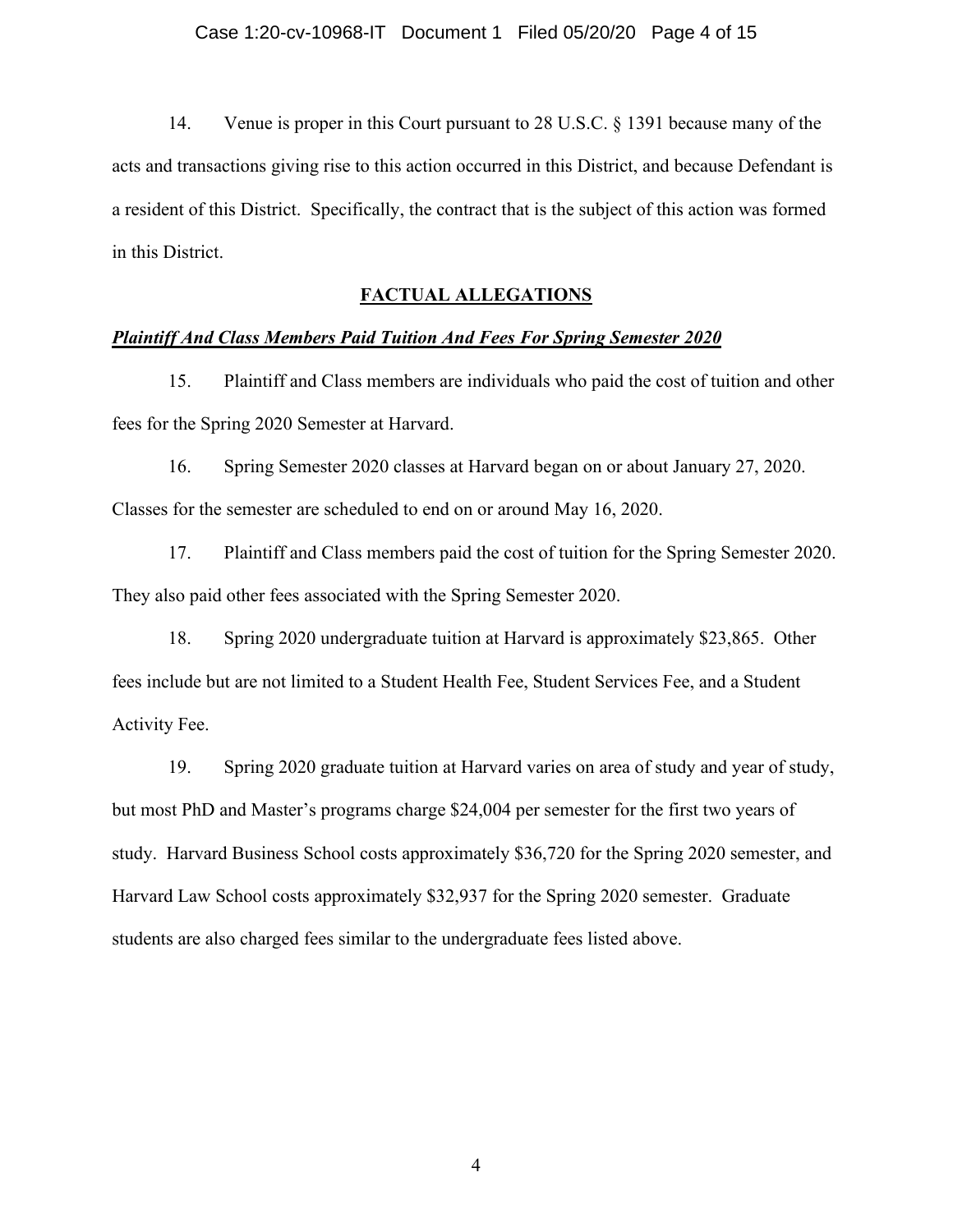## Case 1:20-cv-10968-IT Document 1 Filed 05/20/20 Page 5 of 15

20. The tuition and fees described in the paragraph above is provided by way of example; total damage amounts – which may include other fees that are not listed herein but that were not refunded – will be proven at trial.

## *In Response To COVID-19, Harvard Cancelled All In-Person Classes*

21. On March 10, 2020, Harvard announced that because of the global COVID-19 pandemic, beginning Monday, March 23 (the first day back from Spring Recess) classes would be transitioned to remote instruction until further notice.

22. Since approximately March 13, 2020, Harvard has not held any in-person classes. Classes that have continued have only been offered in an online format, with no in-person instruction. Even classes for students with concentrations in areas where in-person instruction is especially crucial have only had access to minimum online education options.

23. As a result of the closure of Defendant's facilities, Defendant has not delivered the educational services, facilities, access and/or opportunities that Plaintiff and the putative class contracted and paid for. Plaintiff and the putative class are therefore entitled to a refund of all tuition and fees for services, facilities, access and/or opportunities that Defendant has not provided. Even if Defendant did not have a choice in cancelling in-person classes, it nevertheless has improperly retained funds for services it is not providing.

24. Plaintiff and members of the Class did not choose to attend an online institution of higher learning, but instead chose to attend Defendant's institution and enroll on an in-person basis.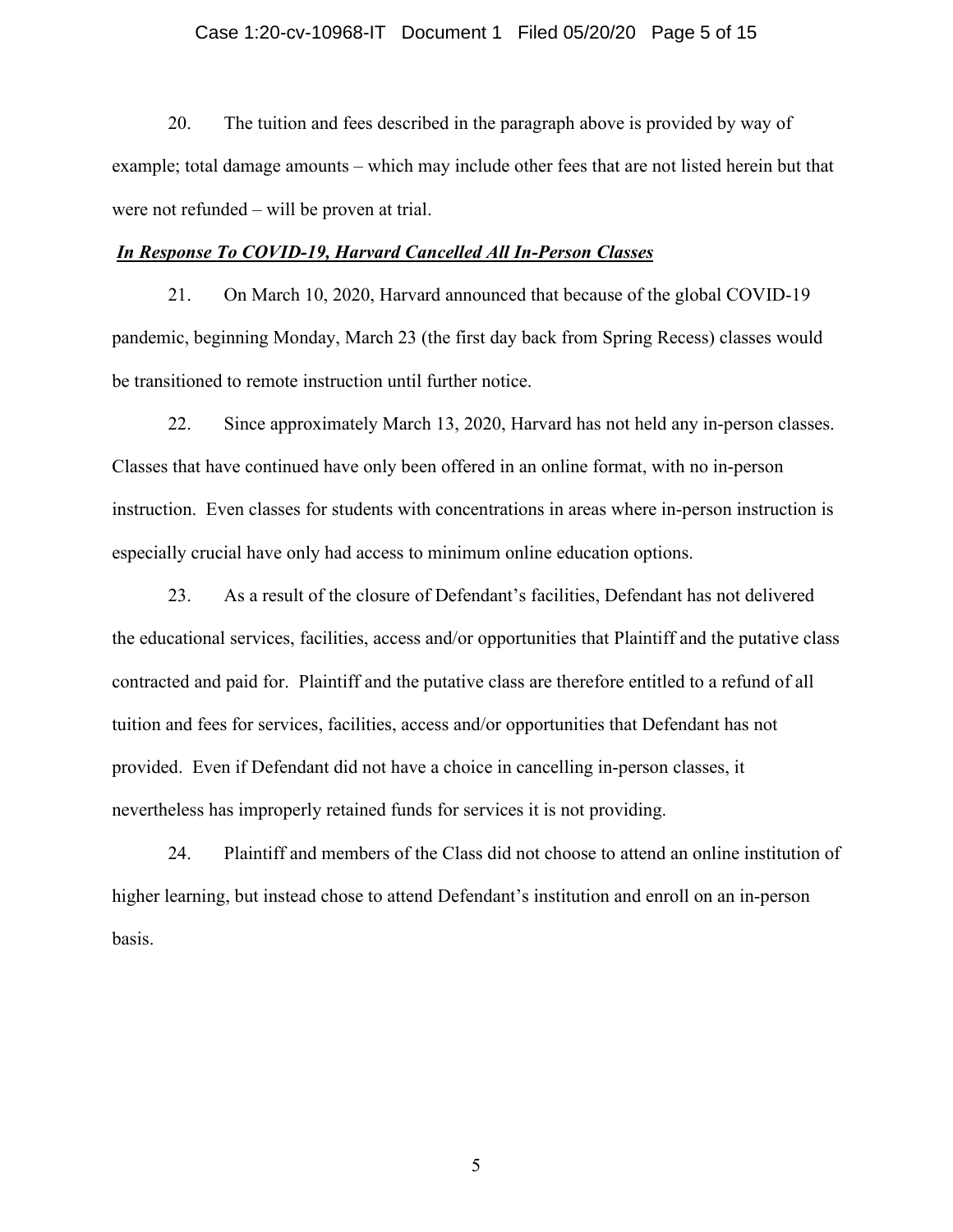## Case 1:20-cv-10968-IT Document 1 Filed 05/20/20 Page 6 of 15

# 25. Defendant markets its on-campus experience as a benefit of enrollment on Harvard's website:

Harvard's campus creates a stunning backdrop for all that happens within the University.

Harvard offers unparalleled resources to the University community, including libraries, laboratories, museums, and research centers to support scholarly work in nearly any field or discipline.

The Harvard student experience is characterized by unlimited possibilities. Opportunities abound inside the classroom and out, with over 8,000 courses from over 100 departments and countless research programs. Here, undergraduate students have access to almost every extracurricular program imaginable and the largest Division 1 Athletics Program in the country. And after graduation, students join the Harvard Alumni Association, which includes nearly 360,000 alumni worldwide.

26. The online learning options being offered to Harvard students are subpar in practically every aspect and a shadow of what they once were, including the lack of facilities, materials, and access to faculty. Students have been deprived of the opportunity for collaborative learning and in-person dialogue, feedback, and critique.

27. The remote learning options are in no way the equivalent of the in-person education putative class members contracted and paid for. The remote education being provided is not even remotely worth the amount charged class members for Spring Semester 2020 tuition. The tuition and fees for in-person instruction at Harvard are higher than tuition and fees for its other online courses/programs because such costs cover not just the academic instruction, but encompass an entirely different experience which includes but is not limited to: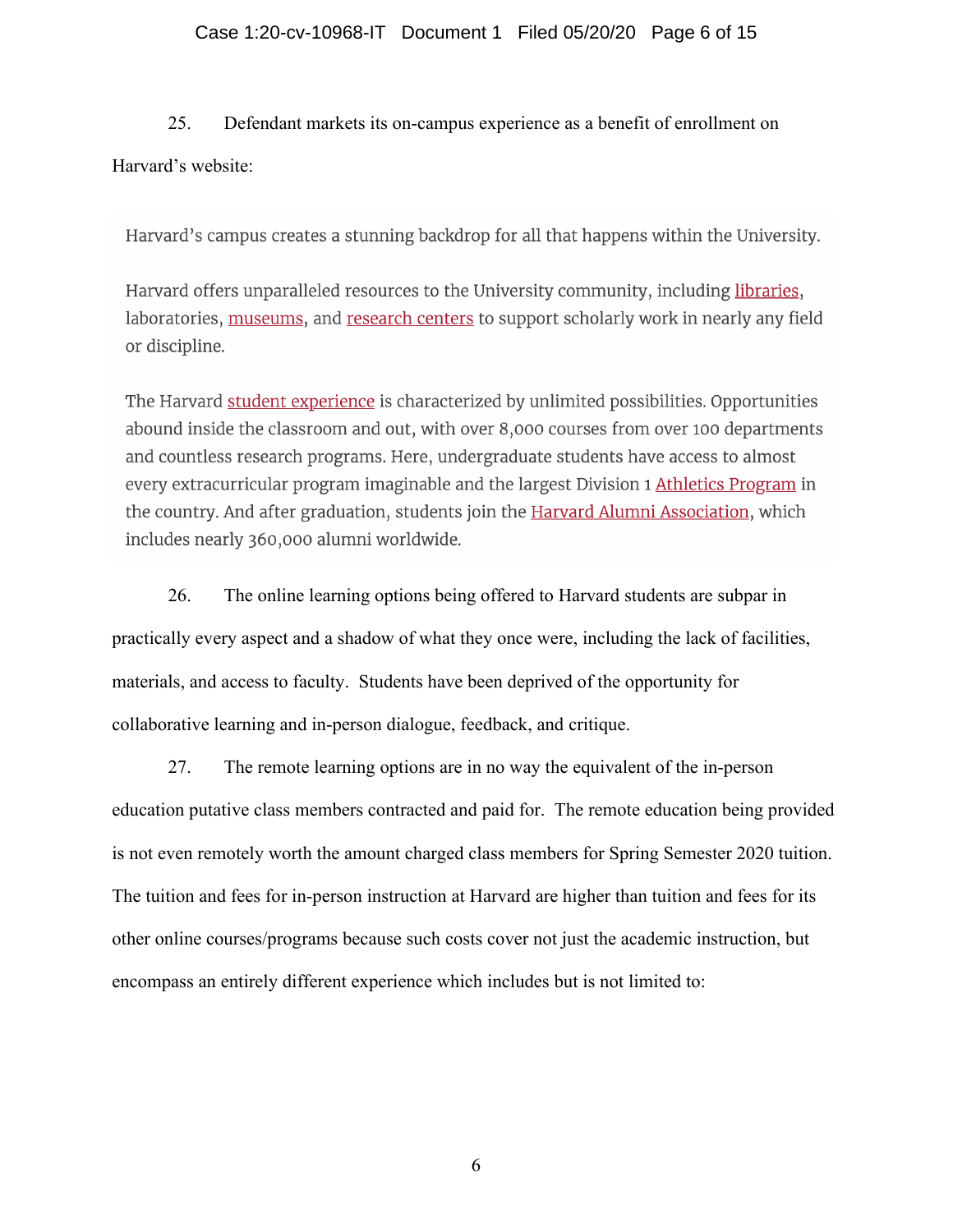- Face to face interaction with professors, mentors, and peers;
- Access to facilities such as libraries, laboratories, computer labs, and study room;
- Student governance and student unions;
- Extra-curricular activities, groups, intramural sports, etc.;
- Student art, cultures, and other activities;
- Social development and independence;
- Hands on learning and experimentation;
- Networking and mentorship opportunities.

28. Through this lawsuit Plaintiff seeks, for herself and Class members, Defendant's disgorgement of the pro-rated portion of tuition and fees, proportionate to the amount of time that remained in the Spring Semester 2020 when classes moved online and campus services ceased being provided. Plaintiff seeks return of these amounts on behalf of herself and the Class as defined below.

## **CLASS ALLEGATIONS**

29. Plaintiff seeks to represent a class defined as all people who paid Harvard Spring Semester 2020 tuition and/or fees for in-person educational services that Harvard failed to provide, and whose tuition and fees have not been refunded (the "Class"). Specifically excluded from the Class are Defendant, Defendant's officers, directors, agents, trustees, parents, children, corporations, trusts, representatives, employees, principals, servants, partners, joint ventures, or entities controlled by Defendant, and their heirs, successors, assigns, or other persons or entities related to or affiliated with Defendant and/or Defendant's officers and/or directors, the judge assigned to this action, and any member of the judge's immediate family.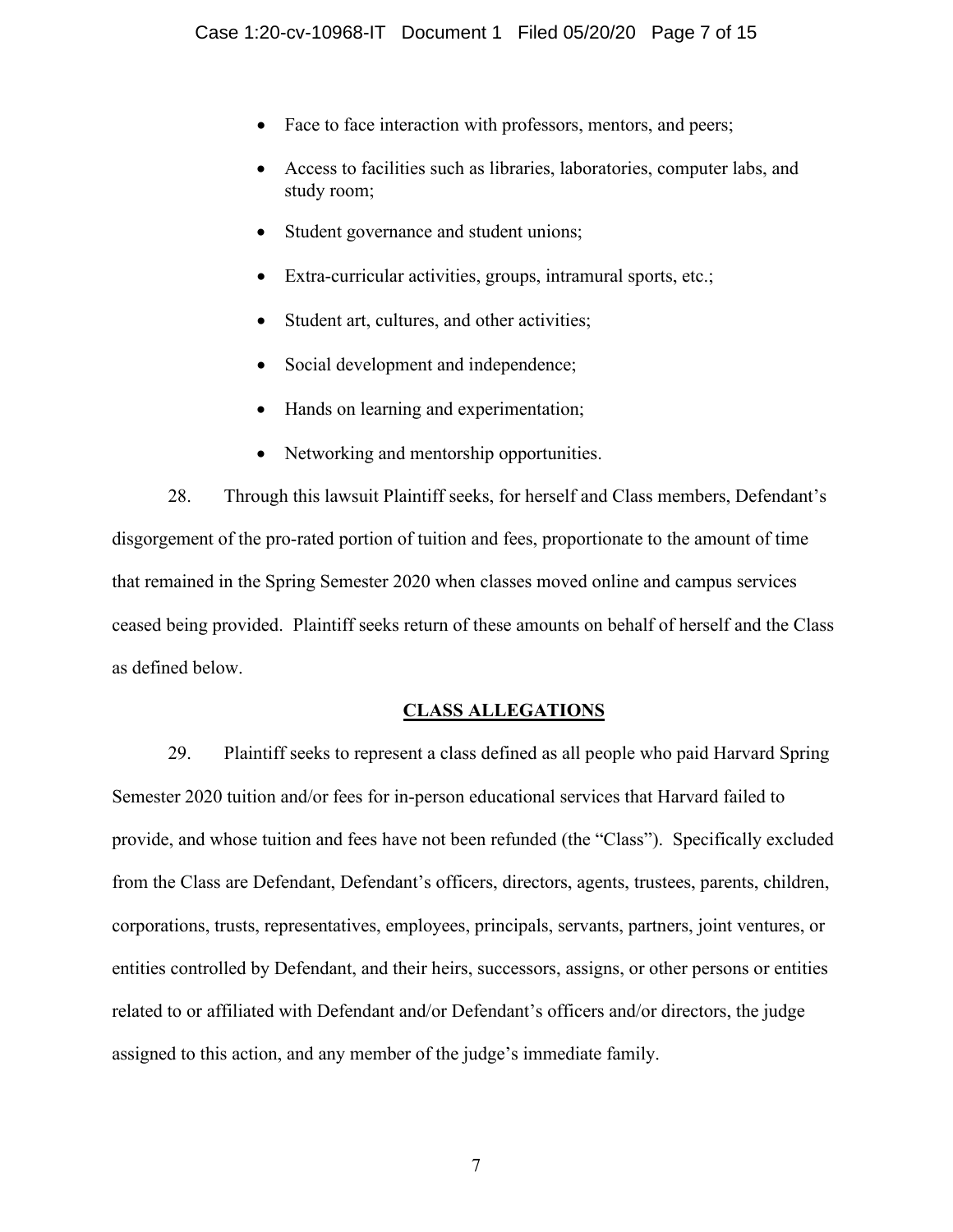## Case 1:20-cv-10968-IT Document 1 Filed 05/20/20 Page 8 of 15

30. Subject to additional information obtained through further investigation and discovery, the foregoing definition of the Class may be expanded or narrowed by amendment or amended complaint.

31. **Numerosity.** The members of the Class are geographically dispersed throughout the United States and are so numerous that individual joinder is impracticable. Upon information and belief, Plaintiff reasonably estimates that there are tens of thousands of members in the Class. Although the precise number of Class members is unknown to Plaintiff, the true number of Class members is known by Defendant and may be determined through discovery. Class members may be notified of the pendency of this action by mail and/or publication through the distribution records of Defendant and third-party retailers and vendors.

32. **Existence and predominance of common questions of law and fact.** Common questions of law and fact exist as to all members of the Class and predominate over any questions affecting only individual Class members. These common legal and factual questions include, but are not limited to, the following:

- (a) whether Defendant accepted money from Class members in exchange for the promise to provide services;
- (b) whether Defendant has provided the services for which Class members contracted;
- (c) whether Class members are entitled to a refund for that portion of the tuition and fees that was contracted for services that Defendant did not provide.
- (d) whether Defendant has unlawfully converted money from Plaintiff, the Class; and
- (e) whether Defendant is liable to Plaintiff and the Class for unjust enrichment.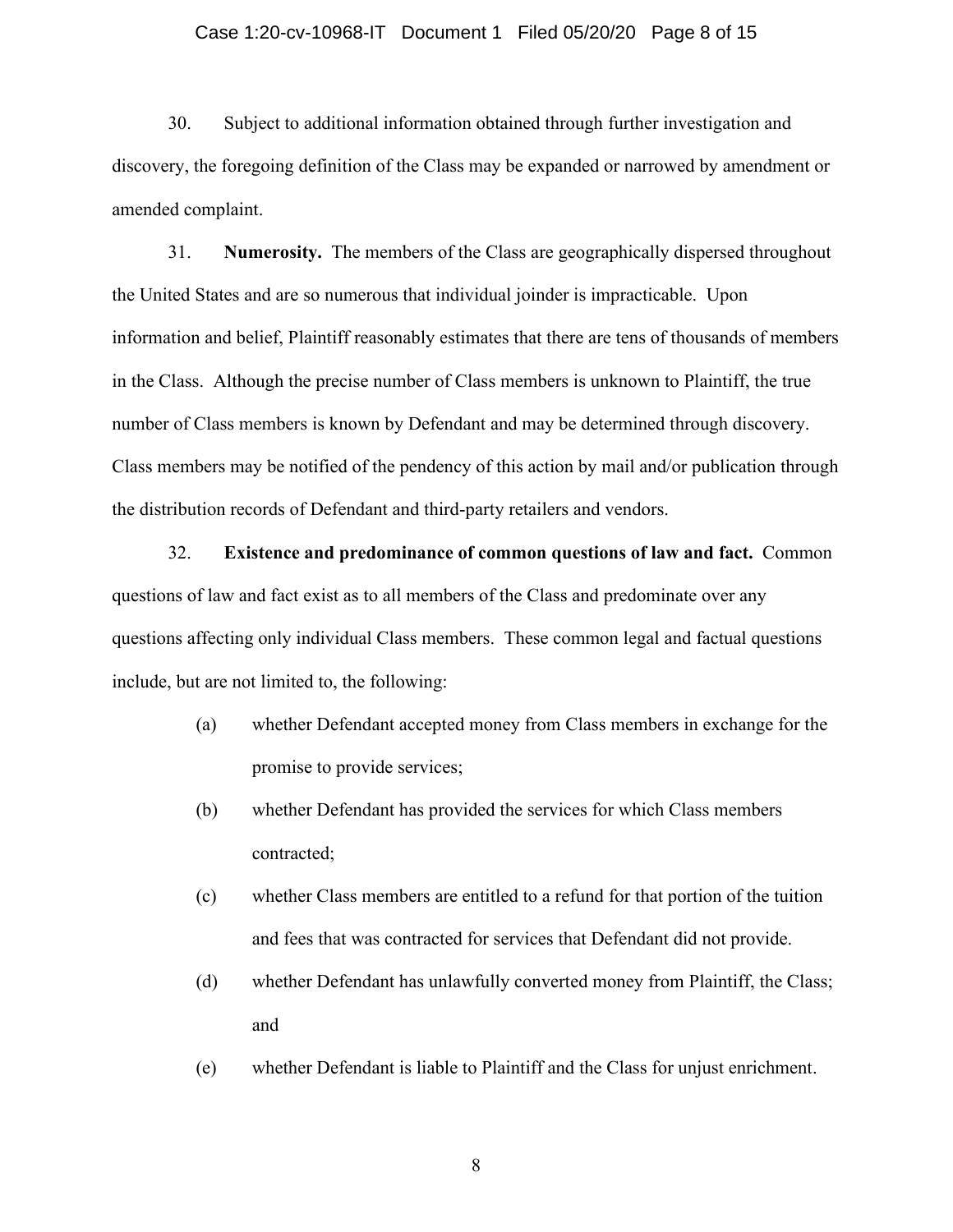## Case 1:20-cv-10968-IT Document 1 Filed 05/20/20 Page 9 of 15

33. **Typicality.** Plaintiff's claims are typical of the claims of the other members of the Class in that, among other things, all Class members were similarly situated and were comparably injured through Defendant's wrongful conduct as set forth herein. Further, there are no defenses available to Defendant that are unique to Plaintiff.

34. **Adequacy of Representation.** Plaintiff will fairly and adequately protect the interests of the Class. Plaintiff has retained counsel that is highly experienced in complex consumer class action litigation, and Plaintiff intends to vigorously prosecute this action on behalf of the Class. Furthermore, Plaintiff has no interests that are antagonistic to those of the Class.

35. **Superiority.** A class action is superior to all other available means for the fair and efficient adjudication of this controversy. The damages or other financial detriment suffered by individual Class members are relatively small compared to the burden and expense of individual litigation of their claims against Defendant. It would, thus, be virtually impossible for the Class on an individual basis, to obtain effective redress for the wrongs committed against them. Furthermore, even if Class members could afford such individualized litigation, the court system could not. Individualized litigation would create the danger of inconsistent or contradictory judgments arising from the same set of facts. Individualized litigation would also increase the delay and expense to all parties and the court system from the issues raised by this action. By contrast, the class action device provides the benefits of adjudication of these issues in a single proceeding, economies of scale, and comprehensive supervision by a single court, and presents no unusual management difficulties under the circumstances.

36. In the alternative, the Class may also be certified because:

(a) the prosecution of separate actions by individual Class members would create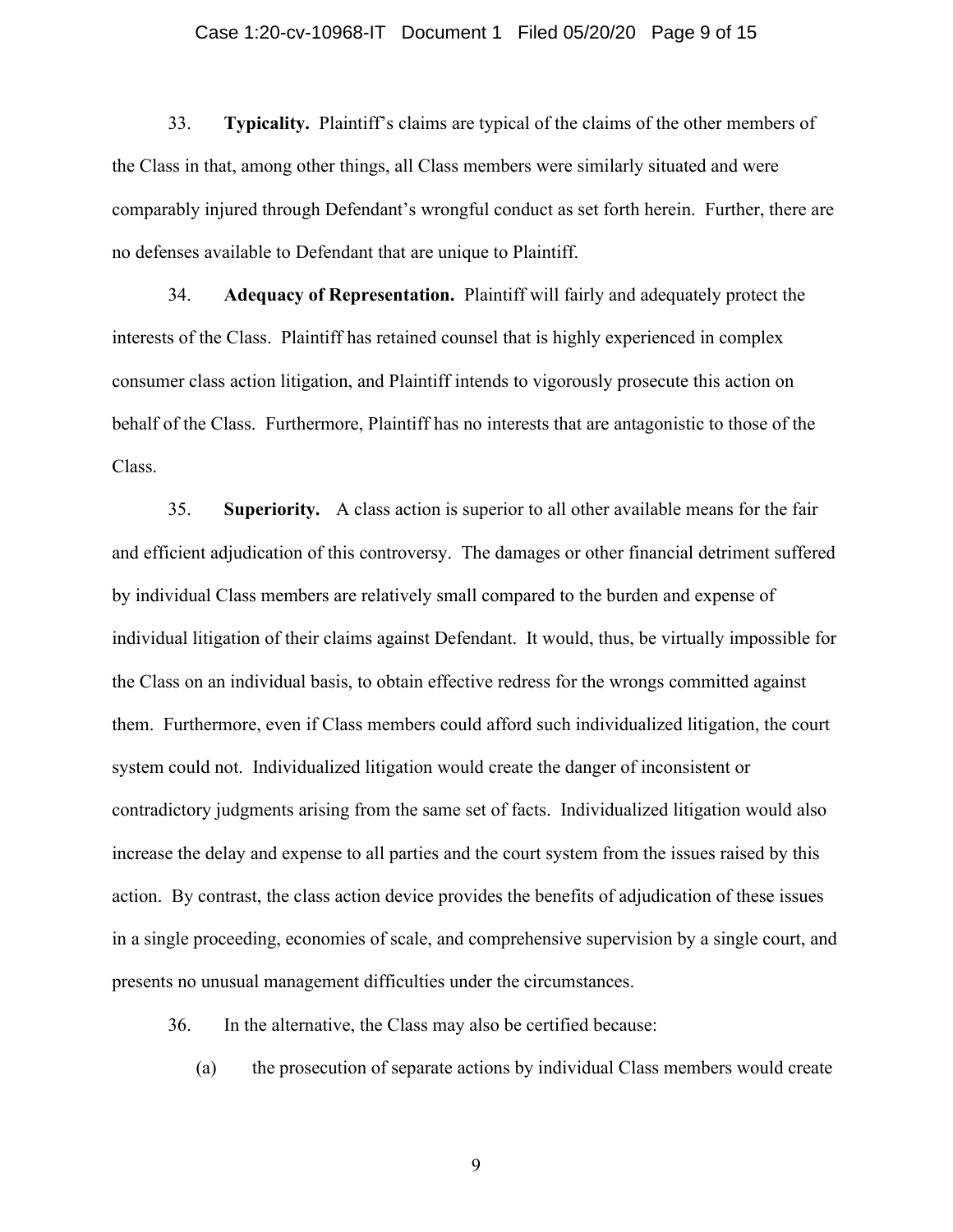a risk of inconsistent or varying adjudications with respect to individual Class members that would establish incompatible standards of conduct for the Defendant;

- (b) the prosecution of separate actions by individual Class members would create a risk of adjudications with respect to them that would, as a practical matter, be dispositive of the interests of other Class members not parties to the adjudications, or substantially impair or impede their ability to protect their interests; and/or
- (c) Defendant has acted or refused to act on grounds generally applicable to the Class as a whole, thereby making appropriate final declaratory and/or injunctive relief with respect to the members of the Class as a whole.

## **COUNT I Breach Of Contract (On Behalf Of The Class)**

37. Plaintiff hereby incorporates by reference the allegations contained in all preceding paragraphs of this complaint.

38. Plaintiff brings this claim individually and on behalf of the members of the Class against Defendant.

39. Through the admission agreement and payment of tuition and fees, Plaintiff and each member of the Class entered into a binding contract with Defendant.

40. As part of the contract, and in exchange for the aforementioned consideration, Defendant promised to provide certain services, all as set forth above. Plaintiff and Class members fulfilled their end of the bargain when they paid monies due for Spring Semester 2020 tuition. Tuition for Spring Semester 2020 was intended to cover in-person educational services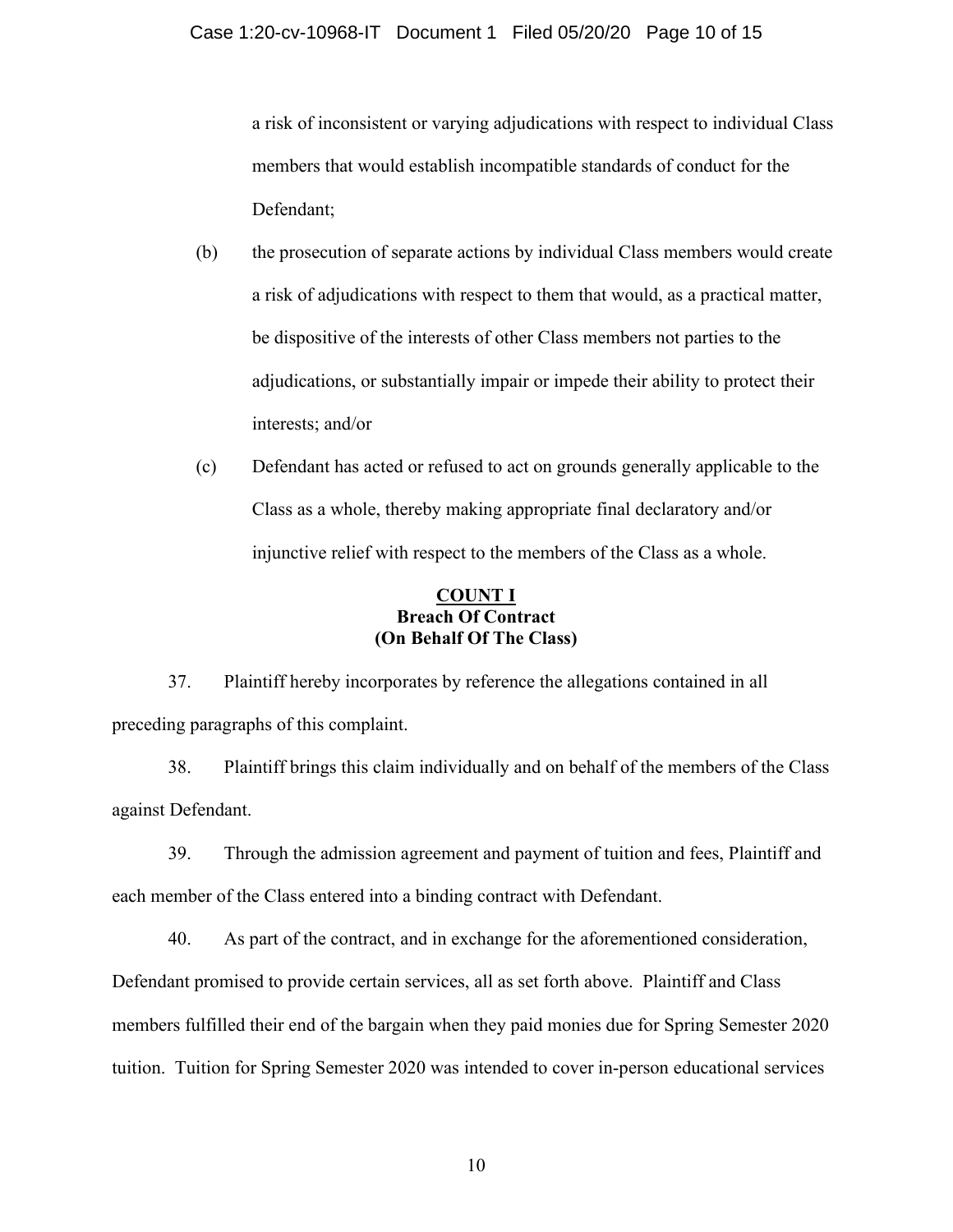## Case 1:20-cv-10968-IT Document 1 Filed 05/20/20 Page 11 of 15

from January through May 2020. In exchange for tuition monies paid, Class members were entitled to in-person educational services through the end of the Spring Semester.

41. Defendant has failed to provide the contracted for services and has otherwise not performed under the contract as set forth above. Defendant has retained monies paid by Plaintiff and the Class for their Spring Semester 2020 tuition and fees, without providing them the benefit of their bargain.

42. Plaintiff and members of the Class have suffered damage as a direct and proximate result of Defendant's breach, including but not limited to being deprived of the education, experience, and services to which they were promised and for which they have already paid.

43. As a direct and proximate result of Defendant's breach, Plaintiff and the Class are entitled to damages, to be decided by the trier of fact in this action, to include but not be limited to reimbursement of certain tuition, fees, and other expenses that were collected by Defendant for services that Defendant has failed to deliver. Defendant should return the pro-rated portion of any Spring Semester 2020 tuition and fees for education services not provided since Harvard has not held in-person classes since March 13, 2020.

44. Defendant's performance under the contract is not excused due to COVID-19. Indeed, Defendant should have refunded the pro-rated portion of any monies paid for education services not provided. Even if performance was excused or impossible, Defendant would nevertheless be required to return the funds received for services it will not provide**.**

## **COUNT II Unjust Enrichment (On Behalf Of The Class)**

45. Plaintiff hereby incorporates by reference the allegations contained in all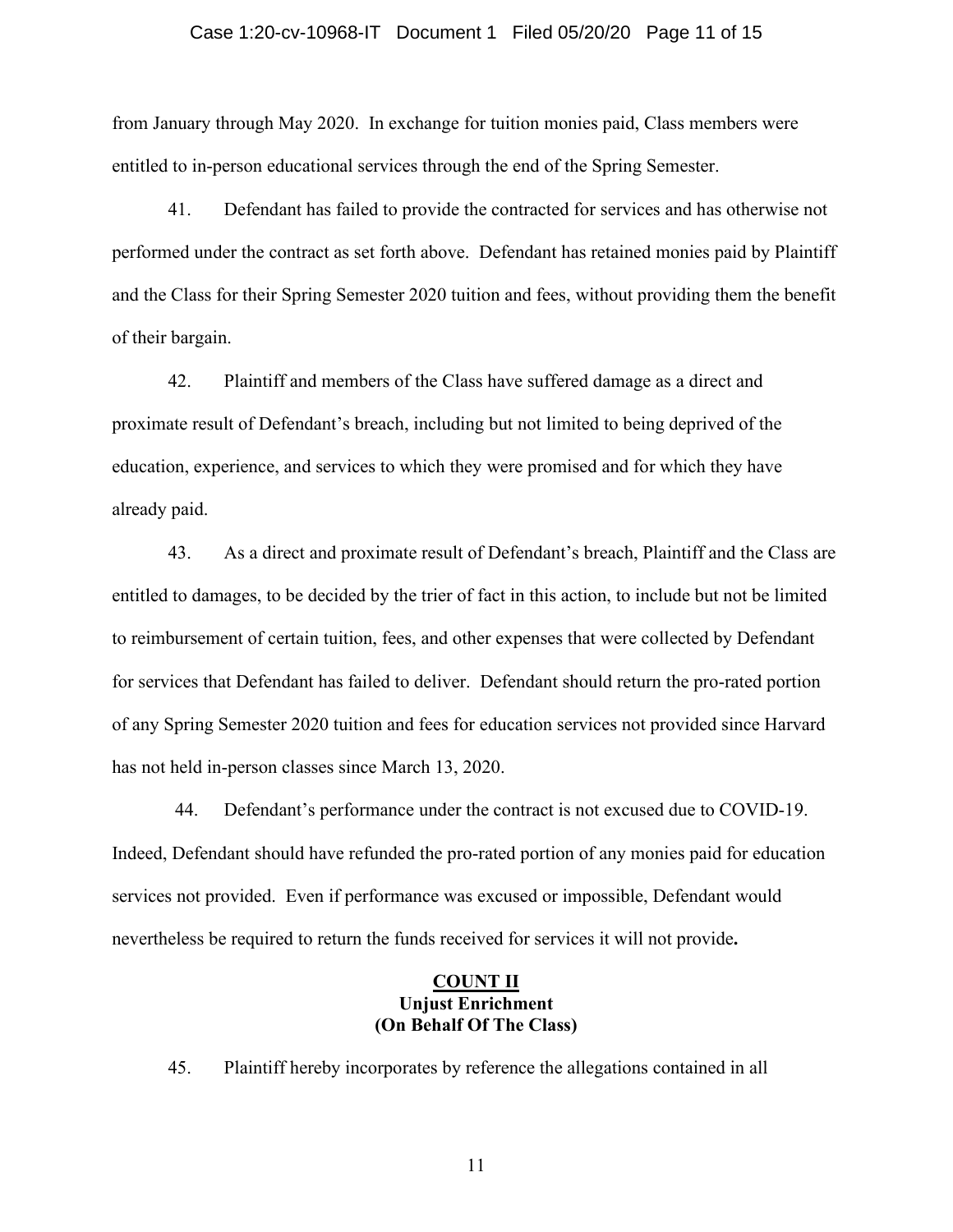preceding paragraphs of this complaint.

46. Plaintiff brings this claim individually and on behalf of the members of the Class against Defendant.

47. Plaintiff and members of the Class conferred a benefit on Defendant in the form of monies paid for Spring Semester 2020 tuition and other fees in exchange for certain service and promises. Tuition for Spring Semester 2020 was intended to cover in-person educational services from January through May 2020. In exchange for tuition monies paid, Class members were entitled to in-person educational services through the end of the Spring Semester.

48. Defendant voluntarily accepted and retained this benefit by accepting payment, and Defendant had an appreciation or knowledge of such benefit being accepted and retained without having provided the corresponding services.

49. Defendant has retained this benefit, even though Defendant has failed to provide the education, experience, and services for which the tuition and fees were collected, making Defendant's retention unjust under the circumstances. Accordingly, Defendant should return the pro-rated portion of any Spring Semester 2020 tuition and fees for education services not provided since Harvard has not held in-person classes since March 13, 2020.

50. It would be unjust and inequitable for Defendant to retain the benefit, and Defendant should be required to disgorge this unjust enrichment.

## **COUNT III Conversion (On Behalf Of The Class)**

51. Plaintiff hereby incorporates by reference the allegations contained in all preceding paragraphs of this complaint.

52. Plaintiff brings this claim individually and on behalf of the members of the Class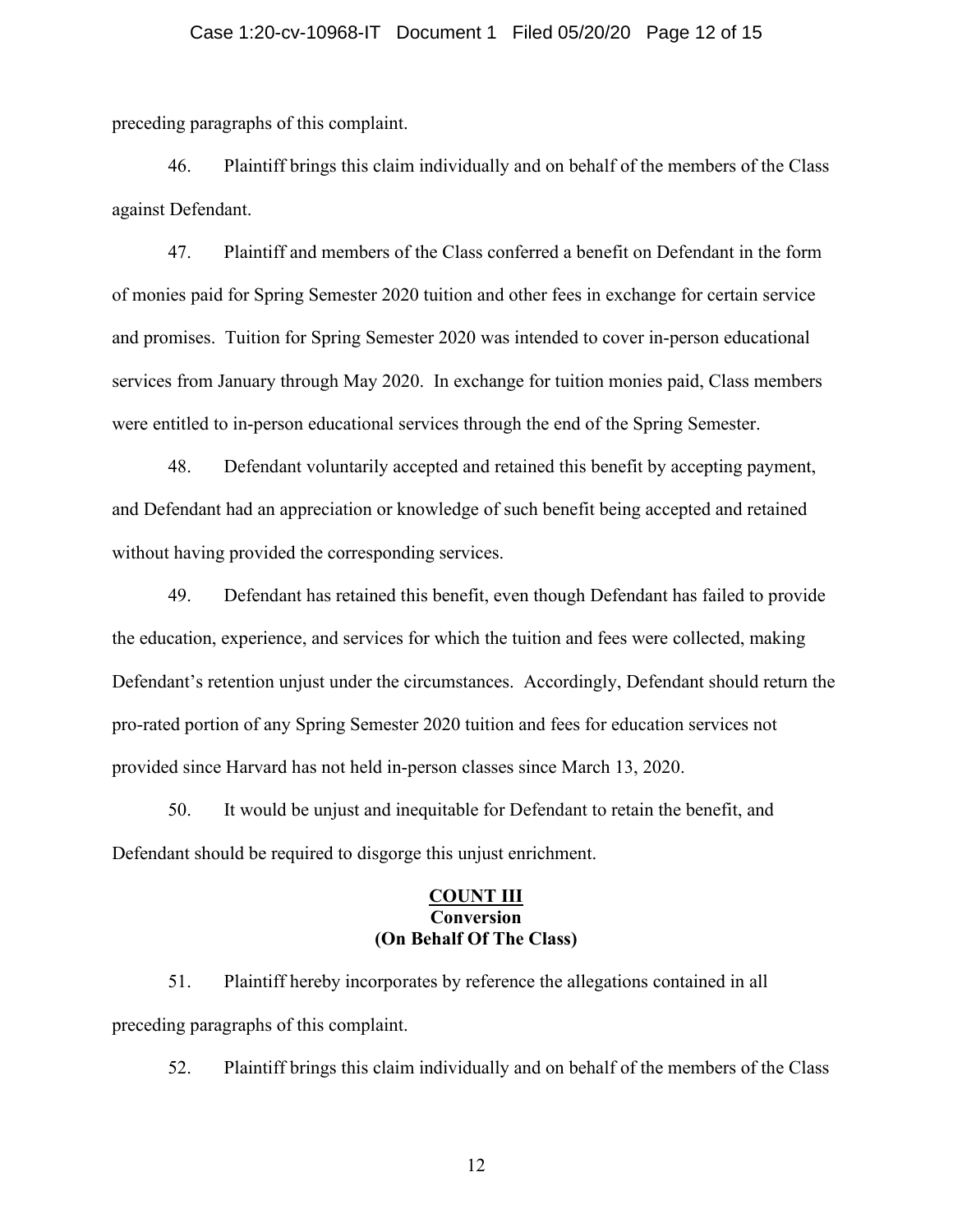## Case 1:20-cv-10968-IT Document 1 Filed 05/20/20 Page 13 of 15

against Defendant.

53. Plaintiff and members of the Class have an ownership right to the in-person educational services they were supposed to be provided in exchange for their Spring Semester 2020 tuition and fee payments to Defendant.

54. Defendant intentionally interfered with the rights of Plaintiff and the Class when it moved all classes to an online format and discontinued in-person educational services for which tuition and fees were intended to pay.

55. Plaintiff and members of the Class demand the return of the pro-rated portion of any Spring Semester 2020 tuition and fees for education services not provided since Harvard has not held in-person classes since March 13, 2020.

56. Defendant's retention of the fees paid by Plaintiff and members of the Class without providing the educational services for which they paid, deprived Plaintiff and Class members of the benefits for which the tuition and fees paid.

57. This interference with the services for which Plaintiff and members of the Class paid damaged Plaintiff and Class members in that they paid tuition and fees for services that will not be provided.

58. Plaintiff and Class members are entitled to the return of the pro-rated portion of any Spring Semester 2020 tuition and fees for education services not provided since Harvard has not held in-person classes since March 13, 2020.

## **PRAYER FOR RELIEF**

WHEREFORE, Plaintiff, individually and on behalf of all others similarly situated, seeks judgment against Defendant, as follows: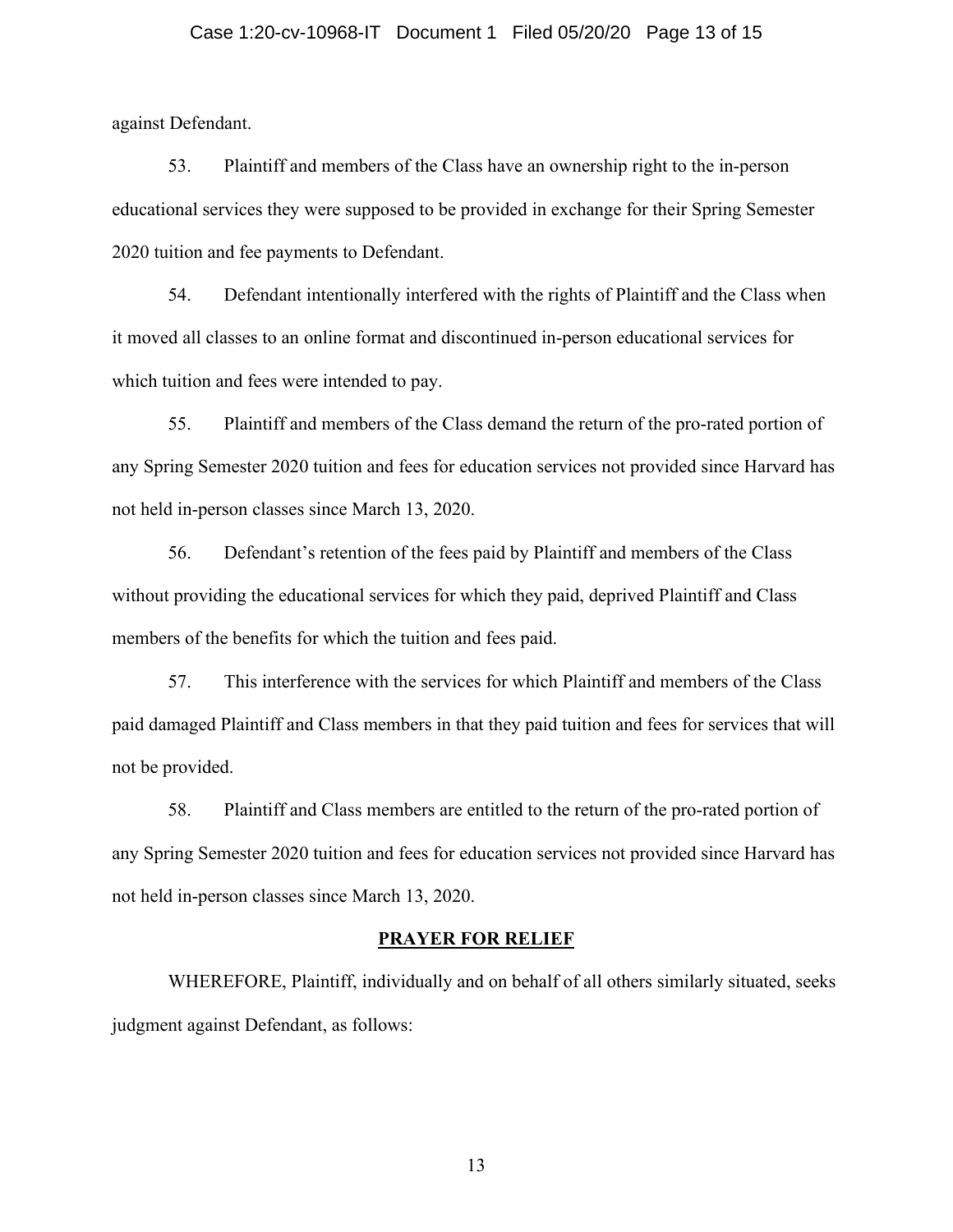- (a) For an order certifying the Class under Rule 23 of the Federal Rules of Civil Procedure and naming Plaintiff as representative of the Class and Plaintiff's attorneys as Class Counsel to represent the Class;
- (b) For an order finding in favor of Plaintiff and the Class on all counts asserted herein;
- (c) For compensatory and punitive damages in amounts to be determined by the Court and/or jury;
- (d) For prejudgment interest on all amounts awarded;
- (e) For an order of restitution and all other forms of equitable monetary relief;
- (f) For injunctive relief as pleaded or as the Court may deem proper; and
- (g) For an order awarding Plaintiff and the Class their reasonable attorneys' fees and expenses and costs of suit.

# **DEMAND FOR TRIAL BY JURY**

Plaintiff demands a trial by jury of any and all issues in this action so triable of right.

Dated: May 20, 2020 Respectfully submitted,

# **PASTOR LAW OFFICE LLP**

By: */s/* David Pastor David Pastor (BBO # 391000) 63 Atlantic Avenue, 3rd Floor Boston, MA 02110 Telephone: (617) 742-9700 Facsimile: (617) 742-9701 Email: [dpastor@pastorlawoffice.com](mailto:dpastor@pastorlawoffice.com)

## **BURSOR & FISHER, P.A.**

Frederick J. Klorczyk III (*pro hac* forthcoming) 1990 North California Blvd., Suite 940 Walnut Creek, CA 94596 Telephone: (925) 300-4455 Facsimile: (925) 407-2700 Email: fklorczyk@bursor.com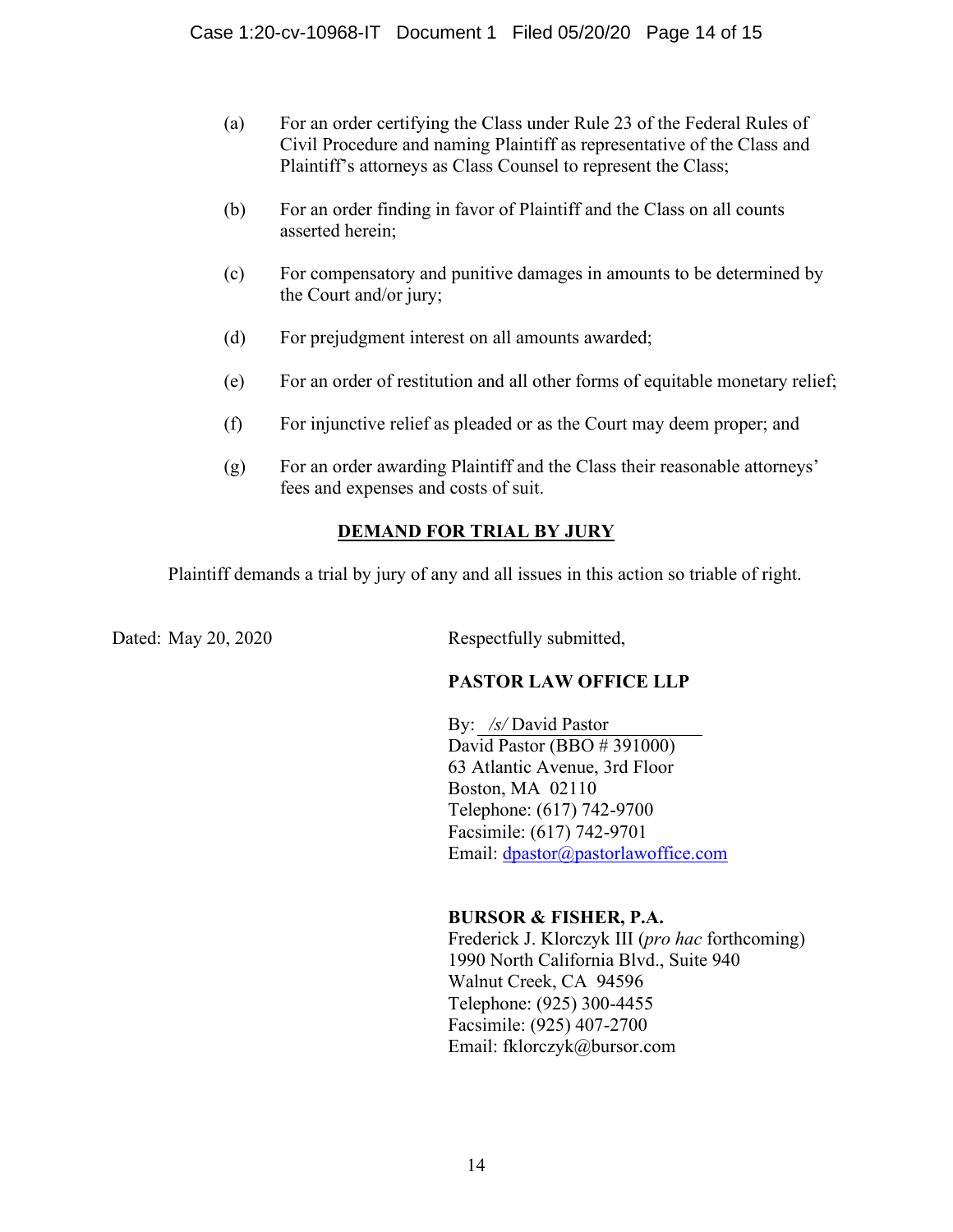# **BURSOR & FISHER, P.A.**

Alec M. Leslie (*pro hac* forthcoming) 888 Seventh Avenue New York, NY 10019 Telephone: (646) 837-7150 Facsimile: (212) 989-9163 Email: pfraietta@bursor.com

*Attorneys for Plaintiff*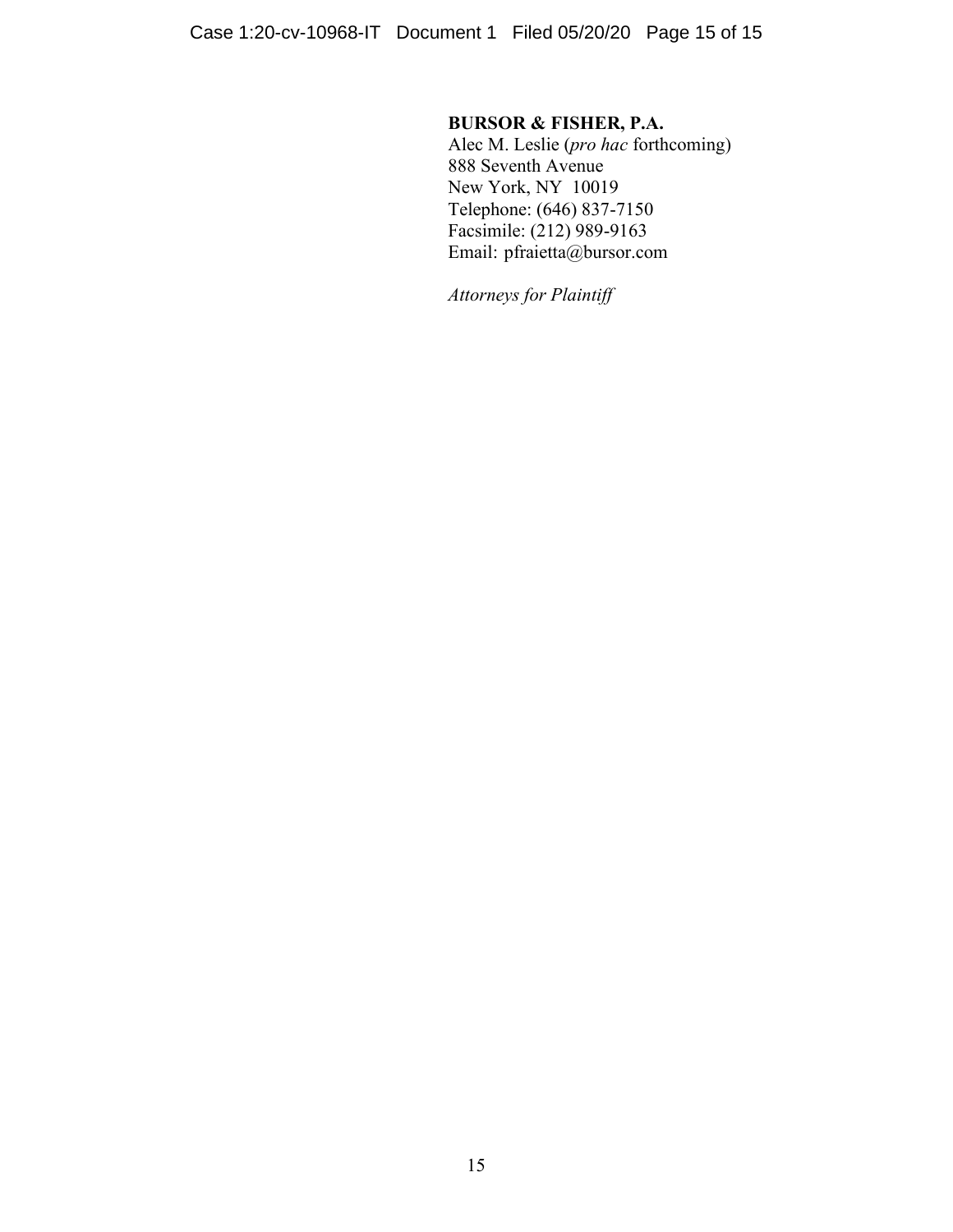# IS 44 (Rev. 06/17) Case 1:20-cv-1096&**IVIP<sup>O</sup>CUP PER SHEET**<sup>1</sup>05/20/20 Page 1 of 1

The JS 44 civil cover sheet and the information contained herein neither replace nor supplement the filing and service of pleadings or other papers as required by law, except as provided by local rules of court. This form,

| I. (a) PLAINTIFFS                                                                                                                                                                                                                                                                                                                                                                                                                                                                                                                                                                                                                                              |                                                                                                                                                                                                                                                                                                                                                                                                                                                                                                                                                                                                                                                             |                                                                                                                                                                                                                                                                                                                                                                                                                                                                                                                                                                                                                                                                                                                              |                                                                                                                                        | <b>DEFENDANTS</b>                                                                                                                                                                                                                                                                                                                                                                                                   |                                                                                                                                                                                                                                                                                                                                                                                                                                                                                                 |                                                                        |                                                                                                                                                                                                                                                                                                                                                                                                                                                                                                                                                                                                                                                                                                             |                                                       |  |  |
|----------------------------------------------------------------------------------------------------------------------------------------------------------------------------------------------------------------------------------------------------------------------------------------------------------------------------------------------------------------------------------------------------------------------------------------------------------------------------------------------------------------------------------------------------------------------------------------------------------------------------------------------------------------|-------------------------------------------------------------------------------------------------------------------------------------------------------------------------------------------------------------------------------------------------------------------------------------------------------------------------------------------------------------------------------------------------------------------------------------------------------------------------------------------------------------------------------------------------------------------------------------------------------------------------------------------------------------|------------------------------------------------------------------------------------------------------------------------------------------------------------------------------------------------------------------------------------------------------------------------------------------------------------------------------------------------------------------------------------------------------------------------------------------------------------------------------------------------------------------------------------------------------------------------------------------------------------------------------------------------------------------------------------------------------------------------------|----------------------------------------------------------------------------------------------------------------------------------------|---------------------------------------------------------------------------------------------------------------------------------------------------------------------------------------------------------------------------------------------------------------------------------------------------------------------------------------------------------------------------------------------------------------------|-------------------------------------------------------------------------------------------------------------------------------------------------------------------------------------------------------------------------------------------------------------------------------------------------------------------------------------------------------------------------------------------------------------------------------------------------------------------------------------------------|------------------------------------------------------------------------|-------------------------------------------------------------------------------------------------------------------------------------------------------------------------------------------------------------------------------------------------------------------------------------------------------------------------------------------------------------------------------------------------------------------------------------------------------------------------------------------------------------------------------------------------------------------------------------------------------------------------------------------------------------------------------------------------------------|-------------------------------------------------------|--|--|
| STUDENT A, individually and on behalf of all others similarly situated,                                                                                                                                                                                                                                                                                                                                                                                                                                                                                                                                                                                        |                                                                                                                                                                                                                                                                                                                                                                                                                                                                                                                                                                                                                                                             |                                                                                                                                                                                                                                                                                                                                                                                                                                                                                                                                                                                                                                                                                                                              |                                                                                                                                        | HARVARD UNIVERSITY,                                                                                                                                                                                                                                                                                                                                                                                                 |                                                                                                                                                                                                                                                                                                                                                                                                                                                                                                 |                                                                        |                                                                                                                                                                                                                                                                                                                                                                                                                                                                                                                                                                                                                                                                                                             |                                                       |  |  |
| (b) County of Residence of First Listed Plaintiff<br>Orange<br>(EXCEPT IN U.S. PLAINTIFF CASES)                                                                                                                                                                                                                                                                                                                                                                                                                                                                                                                                                                |                                                                                                                                                                                                                                                                                                                                                                                                                                                                                                                                                                                                                                                             |                                                                                                                                                                                                                                                                                                                                                                                                                                                                                                                                                                                                                                                                                                                              |                                                                                                                                        | County of Residence of First Listed Defendant<br>(IN U.S. PLAINTIFF CASES ONLY)<br>IN LAND CONDEMNATION CASES, USE THE LOCATION OF<br>NOTE:<br>THE TRACT OF LAND INVOLVED.                                                                                                                                                                                                                                          |                                                                                                                                                                                                                                                                                                                                                                                                                                                                                                 |                                                                        |                                                                                                                                                                                                                                                                                                                                                                                                                                                                                                                                                                                                                                                                                                             |                                                       |  |  |
| (c) Attorneys (Firm Name, Address, and Telephone Number)<br>David Pastor ~ Pastor Law Office LLP<br>63 Atlantic Avenue, 3rd Floor<br>Boston, MA 02110, 617-742-9700                                                                                                                                                                                                                                                                                                                                                                                                                                                                                            |                                                                                                                                                                                                                                                                                                                                                                                                                                                                                                                                                                                                                                                             |                                                                                                                                                                                                                                                                                                                                                                                                                                                                                                                                                                                                                                                                                                                              |                                                                                                                                        | Attorneys (If Known)                                                                                                                                                                                                                                                                                                                                                                                                |                                                                                                                                                                                                                                                                                                                                                                                                                                                                                                 |                                                                        |                                                                                                                                                                                                                                                                                                                                                                                                                                                                                                                                                                                                                                                                                                             |                                                       |  |  |
| <b>II. BASIS OF JURISDICTION</b> (Place an "X" in One Box Only)                                                                                                                                                                                                                                                                                                                                                                                                                                                                                                                                                                                                |                                                                                                                                                                                                                                                                                                                                                                                                                                                                                                                                                                                                                                                             |                                                                                                                                                                                                                                                                                                                                                                                                                                                                                                                                                                                                                                                                                                                              |                                                                                                                                        | <b>III. CITIZENSHIP OF PRINCIPAL PARTIES</b> (Place an "X" in One Box for Plaintiff                                                                                                                                                                                                                                                                                                                                 |                                                                                                                                                                                                                                                                                                                                                                                                                                                                                                 |                                                                        |                                                                                                                                                                                                                                                                                                                                                                                                                                                                                                                                                                                                                                                                                                             |                                                       |  |  |
| $\Box$ 1 U.S. Government<br>Plaintiff                                                                                                                                                                                                                                                                                                                                                                                                                                                                                                                                                                                                                          | <b>3</b> Federal Question<br>(U.S. Government Not a Party)                                                                                                                                                                                                                                                                                                                                                                                                                                                                                                                                                                                                  |                                                                                                                                                                                                                                                                                                                                                                                                                                                                                                                                                                                                                                                                                                                              |                                                                                                                                        | (For Diversity Cases Only)<br>and One Box for Defendant)<br><b>DEF</b><br>PTF<br>PTF<br><b>DEF</b><br>Citizen of This State<br>$\Box$ 1<br>$\Box$ 1<br>Incorporated or Principal Place<br>$\Box$ 4<br>$\mathbf{X}$ 4<br>of Business In This State                                                                                                                                                                   |                                                                                                                                                                                                                                                                                                                                                                                                                                                                                                 |                                                                        |                                                                                                                                                                                                                                                                                                                                                                                                                                                                                                                                                                                                                                                                                                             |                                                       |  |  |
| $\Box$ 2 U.S. Government<br>Defendant                                                                                                                                                                                                                                                                                                                                                                                                                                                                                                                                                                                                                          | $\mathbf{\times}$ 4 Diversity<br>(Indicate Citizenship of Parties in Item III)                                                                                                                                                                                                                                                                                                                                                                                                                                                                                                                                                                              |                                                                                                                                                                                                                                                                                                                                                                                                                                                                                                                                                                                                                                                                                                                              |                                                                                                                                        | <b>Citizen of Another State</b>                                                                                                                                                                                                                                                                                                                                                                                     | $\mathbb{Z}$ 2<br>1 2 Incorporated and Principal Place<br>$\Box$ 5<br>$\square$ 5<br>of Business In Another State                                                                                                                                                                                                                                                                                                                                                                               |                                                                        |                                                                                                                                                                                                                                                                                                                                                                                                                                                                                                                                                                                                                                                                                                             |                                                       |  |  |
|                                                                                                                                                                                                                                                                                                                                                                                                                                                                                                                                                                                                                                                                |                                                                                                                                                                                                                                                                                                                                                                                                                                                                                                                                                                                                                                                             |                                                                                                                                                                                                                                                                                                                                                                                                                                                                                                                                                                                                                                                                                                                              |                                                                                                                                        | Citizen or Subject of a<br>$\Box$ 3 Foreign Nation<br>$\Box$ 3<br>$\Box$ 6<br>$\square$ 6<br>Foreign Country                                                                                                                                                                                                                                                                                                        |                                                                                                                                                                                                                                                                                                                                                                                                                                                                                                 |                                                                        |                                                                                                                                                                                                                                                                                                                                                                                                                                                                                                                                                                                                                                                                                                             |                                                       |  |  |
| <b>IV. NATURE OF SUIT</b> (Place an "X" in One Box Only)<br><b>CONTRACT</b>                                                                                                                                                                                                                                                                                                                                                                                                                                                                                                                                                                                    |                                                                                                                                                                                                                                                                                                                                                                                                                                                                                                                                                                                                                                                             | <b>TORTS</b>                                                                                                                                                                                                                                                                                                                                                                                                                                                                                                                                                                                                                                                                                                                 |                                                                                                                                        | <b>FORFEITURE/PENALTY</b>                                                                                                                                                                                                                                                                                                                                                                                           |                                                                                                                                                                                                                                                                                                                                                                                                                                                                                                 | Click here for: Nature of Suit Code Descriptions.<br><b>BANKRUPTCY</b> |                                                                                                                                                                                                                                                                                                                                                                                                                                                                                                                                                                                                                                                                                                             |                                                       |  |  |
| $\Box$ 110 Insurance<br>$\Box$ 120 Marine<br>$\Box$ 130 Miller Act<br>$\Box$ 140 Negotiable Instrument<br>$\Box$ 150 Recovery of Overpayment<br>& Enforcement of Judgment<br>151 Medicare Act<br>$\Box$ 152 Recovery of Defaulted<br><b>Student Loans</b><br>(Excludes Veterans)<br>$\Box$ 153 Recovery of Overpayment<br>of Veteran's Benefits<br>160 Stockholders' Suits<br>X 190 Other Contract<br>195 Contract Product Liability<br>$\Box$ 196 Franchise<br><b>REAL PROPERTY</b><br>210 Land Condemnation<br>$\Box$ 220 Foreclosure<br>$\Box$ 230 Rent Lease & Ejectment<br>240 Torts to Land<br>245 Tort Product Liability<br>290 All Other Real Property | PERSONAL INJURY<br>$\Box$ 310 Airplane<br>□ 315 Airplane Product<br>Liability<br>$\Box$ 320 Assault, Libel &<br>Slander<br>□ 330 Federal Employers'<br>Liability<br>$\square$ 340 Marine<br>345 Marine Product<br>Liability<br>□ 350 Motor Vehicle<br>□ 355 Motor Vehicle<br><b>Product Liability</b><br>360 Other Personal<br>Injury<br>$\Box$ 362 Personal Injury -<br>Medical Malpractice<br><b>CIVIL RIGHTS</b><br>$\Box$ 440 Other Civil Rights<br>$\Box$ 441 Voting<br>$\Box$ 442 Employment<br>$\Box$ 443 Housing/<br>Accommodations<br>$\Box$ 445 Amer. w/Disabilities -<br>Employment<br>$\Box$ 446 Amer. w/Disabilities<br>Other<br>448 Education | PERSONAL INJURY<br>$\Box$ 365 Personal Injury -<br>Product Liability<br>367 Health Care/<br>Pharmaceutical<br>Personal Injury<br><b>Product Liability</b><br><b>1368</b> Asbestos Personal<br><b>Injury Product</b><br>Liability<br>PERSONAL PROPERTY<br>□ 370 Other Fraud<br>$\Box$ 371 Truth in Lending<br>380 Other Personal<br><b>Property Damage</b><br>385 Property Damage<br>Product Liability<br><b>PRISONER PETITIONS</b><br><b>Habeas Corpus:</b><br>463 Alien Detainee<br>$\Box$ 510 Motions to Vacate<br>Sentence<br>$\Box$ 530 General<br>535 Death Penalty<br>Other:<br>$\Box$ 540 Mandamus & Other<br>$\Box$ 550 Civil Rights<br>555 Prison Condition<br>560 Civil Detainee -<br>Conditions of<br>Confinement |                                                                                                                                        | 5 625 Drug Related Seizure<br>of Property 21 USC 881<br>$\Box$ 690 Other<br><b>LABOR</b><br>710 Fair Labor Standards<br>Act<br>720 Labor/Management<br>Relations<br>740 Railway Labor Act<br>751 Family and Medical<br>Leave Act<br>790 Other Labor Litigation<br>791 Employee Retirement<br>Income Security Act<br><b>IMMIGRATION</b><br>462 Naturalization Application<br>$\Box$ 465 Other Immigration<br>Actions | 158 122 Appeal 28 USC 158<br>423 Withdrawal<br>28 USC 157<br><b>PROPERTY RIGHTS</b><br>$\Box$ 820 Copyrights<br>□ 830 Patent<br>335 Patent - Abbreviated<br>New Drug Application<br>□ 840 Trademark<br><b>SOCIAL SECURITY</b><br>$\Box$ 861 HIA (1395ff)<br>$\Box$ 862 Black Lung (923)<br>$\Box$ 863 DIWC/DIWW (405(g))<br>□ 864 SSID Title XVI<br>$\Box$ 865 RSI (405(g))<br><b>FEDERAL TAX SUITS</b><br>□ 870 Taxes (U.S. Plaintiff<br>or Defendant)<br>□ 871 IRS—Third Party<br>26 USC 7609 |                                                                        | <b>OTHER STATUTES</b><br>□ 375 False Claims Act<br>$\Box$ 376 Qui Tam (31 USC<br>3729(a)<br>1 400 State Reapportionment<br>$\Box$ 410 Antitrust<br>1 430 Banks and Banking<br>$\Box$ 450 Commerce<br>$\Box$ 460 Deportation<br>1 470 Racketeer Influenced and<br><b>Corrupt Organizations</b><br>480 Consumer Credit<br>□ 490 Cable/Sat TV<br>$\Box$ 850 Securities/Commodities/<br>Exchange<br>1 890 Other Statutory Actions<br>□ 891 Agricultural Acts<br>1 893 Environmental Matters<br>□ 895 Freedom of Information<br>Act<br>$\Box$ 896 Arbitration<br>□ 899 Administrative Procedure<br>Act/Review or Appeal of<br><b>Agency Decision</b><br>$\Box$ 950 Constitutionality of<br><b>State Statutes</b> |                                                       |  |  |
| <b>V. ORIGIN</b> (Place an "X" in One Box Only)                                                                                                                                                                                                                                                                                                                                                                                                                                                                                                                                                                                                                |                                                                                                                                                                                                                                                                                                                                                                                                                                                                                                                                                                                                                                                             |                                                                                                                                                                                                                                                                                                                                                                                                                                                                                                                                                                                                                                                                                                                              |                                                                                                                                        |                                                                                                                                                                                                                                                                                                                                                                                                                     |                                                                                                                                                                                                                                                                                                                                                                                                                                                                                                 |                                                                        |                                                                                                                                                                                                                                                                                                                                                                                                                                                                                                                                                                                                                                                                                                             |                                                       |  |  |
| $\boxtimes$ 1 Original<br>Proceeding                                                                                                                                                                                                                                                                                                                                                                                                                                                                                                                                                                                                                           | $\Box$ 2 Removed from<br>$\Box$ 3<br><b>State Court</b>                                                                                                                                                                                                                                                                                                                                                                                                                                                                                                                                                                                                     | Remanded from<br><b>Appellate Court</b>                                                                                                                                                                                                                                                                                                                                                                                                                                                                                                                                                                                                                                                                                      |                                                                                                                                        | $\Box$ 4 Reinstated or<br>$\Box$ 5 Transferred from<br>Reopened<br>(specify)                                                                                                                                                                                                                                                                                                                                        | <b>Another District</b>                                                                                                                                                                                                                                                                                                                                                                                                                                                                         | $\Box$ 6 Multidistrict<br>Litigation -<br>Transfer                     |                                                                                                                                                                                                                                                                                                                                                                                                                                                                                                                                                                                                                                                                                                             | $\Box$ 8 Multidistrict<br>Litigation -<br>Direct File |  |  |
| VI. CAUSE OF ACTION                                                                                                                                                                                                                                                                                                                                                                                                                                                                                                                                                                                                                                            | <u>28 U.S.C. 1332(d)</u><br>Brief description of cause:<br>Breach of contract.                                                                                                                                                                                                                                                                                                                                                                                                                                                                                                                                                                              |                                                                                                                                                                                                                                                                                                                                                                                                                                                                                                                                                                                                                                                                                                                              |                                                                                                                                        | Cite the U.S. Civil Statute under which you are filing (Do not cite jurisdictional statutes unless diversity):                                                                                                                                                                                                                                                                                                      |                                                                                                                                                                                                                                                                                                                                                                                                                                                                                                 |                                                                        |                                                                                                                                                                                                                                                                                                                                                                                                                                                                                                                                                                                                                                                                                                             |                                                       |  |  |
| VII. REQUESTED IN<br>⊠<br>CHECK IF THIS IS A CLASS ACTION<br>UNDER RULE 23, F.R.Cv.P.<br><b>COMPLAINT:</b>                                                                                                                                                                                                                                                                                                                                                                                                                                                                                                                                                     |                                                                                                                                                                                                                                                                                                                                                                                                                                                                                                                                                                                                                                                             |                                                                                                                                                                                                                                                                                                                                                                                                                                                                                                                                                                                                                                                                                                                              | <b>DEMAND \$</b><br>CHECK YES only if demanded in complaint:<br>5,000,000.00<br><b>JURY DEMAND:</b><br>$\square$ No<br>$\boxtimes$ Yes |                                                                                                                                                                                                                                                                                                                                                                                                                     |                                                                                                                                                                                                                                                                                                                                                                                                                                                                                                 |                                                                        |                                                                                                                                                                                                                                                                                                                                                                                                                                                                                                                                                                                                                                                                                                             |                                                       |  |  |
| VIII. RELATED CASE(S)<br><b>IF ANY</b>                                                                                                                                                                                                                                                                                                                                                                                                                                                                                                                                                                                                                         | (See instructions):<br><b>JUDGE</b>                                                                                                                                                                                                                                                                                                                                                                                                                                                                                                                                                                                                                         |                                                                                                                                                                                                                                                                                                                                                                                                                                                                                                                                                                                                                                                                                                                              |                                                                                                                                        | DOCKET NUMBER                                                                                                                                                                                                                                                                                                                                                                                                       |                                                                                                                                                                                                                                                                                                                                                                                                                                                                                                 |                                                                        |                                                                                                                                                                                                                                                                                                                                                                                                                                                                                                                                                                                                                                                                                                             |                                                       |  |  |
| <b>DATE</b><br>05/20/2020                                                                                                                                                                                                                                                                                                                                                                                                                                                                                                                                                                                                                                      |                                                                                                                                                                                                                                                                                                                                                                                                                                                                                                                                                                                                                                                             | SIGNATURE OF ATTORNEY OF RECORD<br>/s/ David Pastor                                                                                                                                                                                                                                                                                                                                                                                                                                                                                                                                                                                                                                                                          |                                                                                                                                        |                                                                                                                                                                                                                                                                                                                                                                                                                     |                                                                                                                                                                                                                                                                                                                                                                                                                                                                                                 |                                                                        |                                                                                                                                                                                                                                                                                                                                                                                                                                                                                                                                                                                                                                                                                                             |                                                       |  |  |
| <b>FOR OFFICE USE ONLY</b><br><b>RECEIPT#</b>                                                                                                                                                                                                                                                                                                                                                                                                                                                                                                                                                                                                                  | <b>AMOUNT</b>                                                                                                                                                                                                                                                                                                                                                                                                                                                                                                                                                                                                                                               | <b>APPLYING IFP</b>                                                                                                                                                                                                                                                                                                                                                                                                                                                                                                                                                                                                                                                                                                          |                                                                                                                                        | <b>JUDGE</b>                                                                                                                                                                                                                                                                                                                                                                                                        |                                                                                                                                                                                                                                                                                                                                                                                                                                                                                                 | MAG. JUDGE                                                             |                                                                                                                                                                                                                                                                                                                                                                                                                                                                                                                                                                                                                                                                                                             |                                                       |  |  |